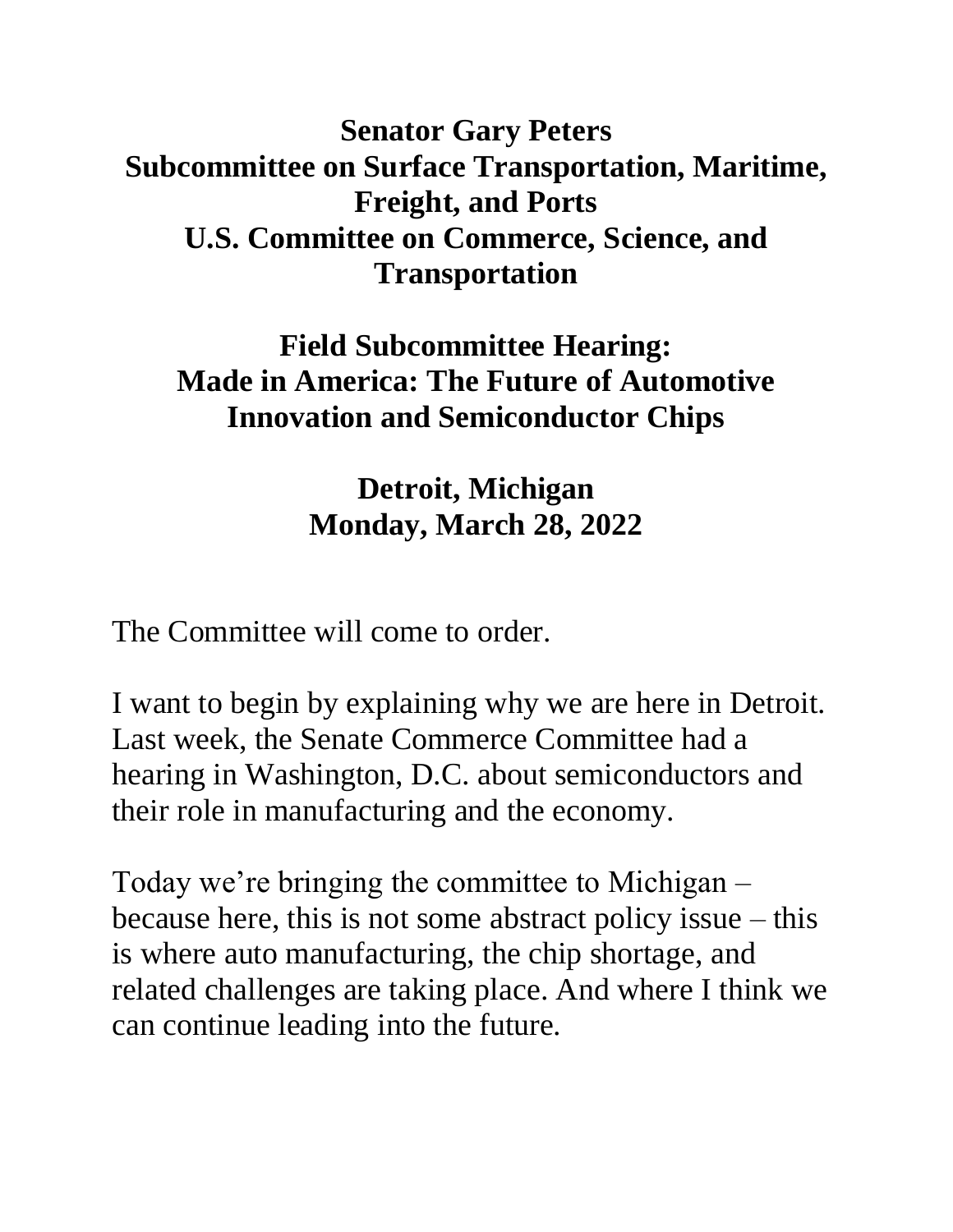Our communities and families are steeped in these issues, and it's important to have this conversation among the people and places that are experiencing them.

Michigan established the American automotive industry – transformed mobility and society – built the middle class – and will continue leading the way for years to come.

When Henry Ford introduced the first Model T of assembly line fame back in 1908, it did not contain a single semiconductor chip.

Indeed, for several more decades, that continued to be the case.

By the 70s – some cars contained a handful of chips.

The role of chips in automobiles has ballooned since then, with modern cars using well over 1,000 semiconductor chips or more - spanning various costs, functions, and technologies.

Given these developments, it's no surprise that a global chip shortage following the COVID-19 pandemic had a devastating impact on the auto industry.

This chip shortage resulted in temporary layoffs, causing hardship for workers at an already challenging time.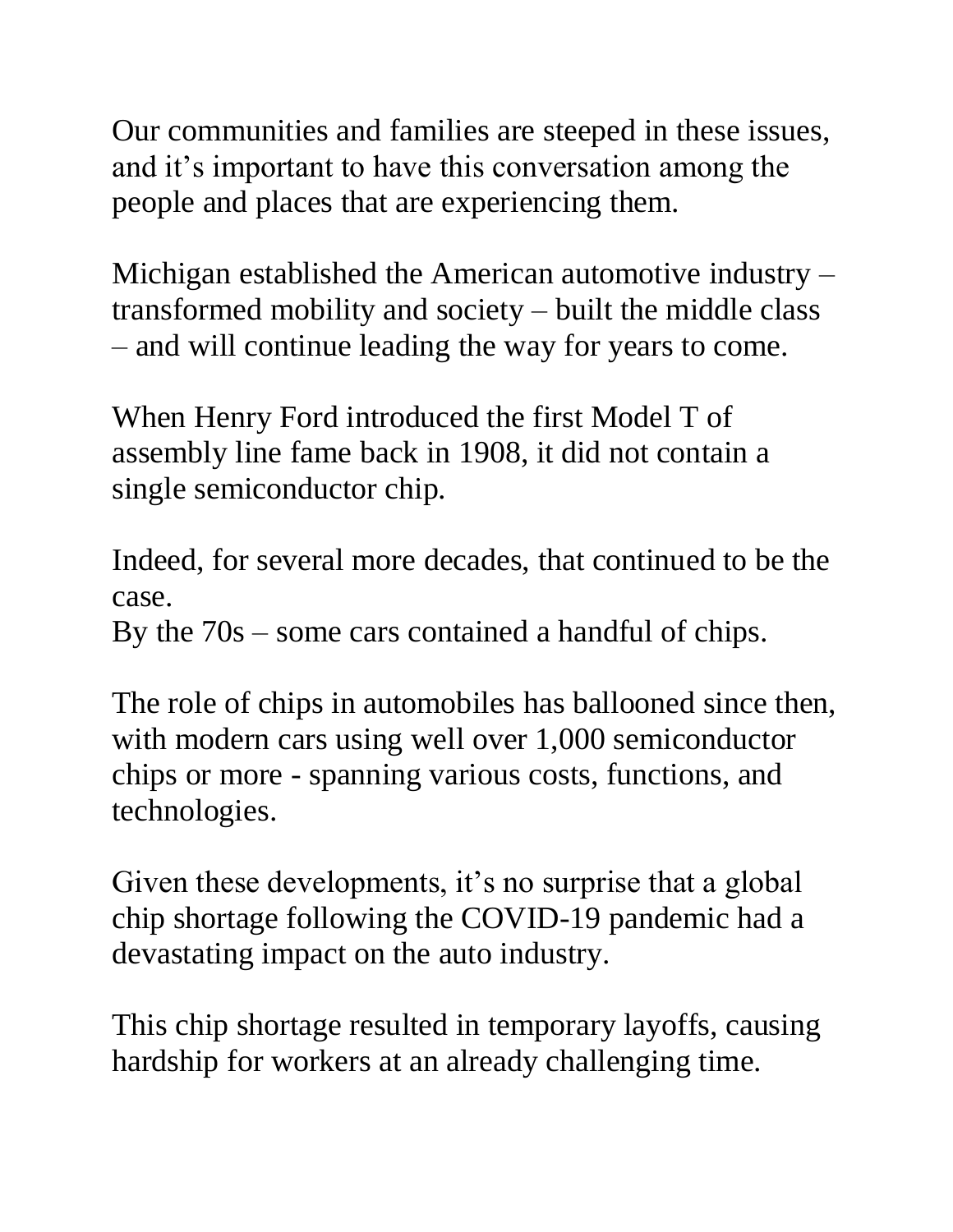It also cut into one of the main drivers of the national economy: auto production.

This is especially concerning because looking toward the future – cars will become even more dependent on chips.

As President Biden has said in visiting both Ford and GM right here in Michigan, "the future of the auto industry is electric."

I would make a small addition to that statement: the future of the auto industry is electric as well as connected and autonomous.

In terms of electrification, novel semiconductor technologies promise to reduce charging times – extend range – and enhance performance for Electric Vehicles, among other benefits.

Not only will Electric Vehicles help save our planet by combatting climate change – they will also reduce our dependence on foreign energy sources and protect Americans from unpredictable gas prices.

When it comes to connected and autonomous vehicles – semiconductors chips will power the Artificial Intelligence and other capabilities necessary to make selfdriving cars possible.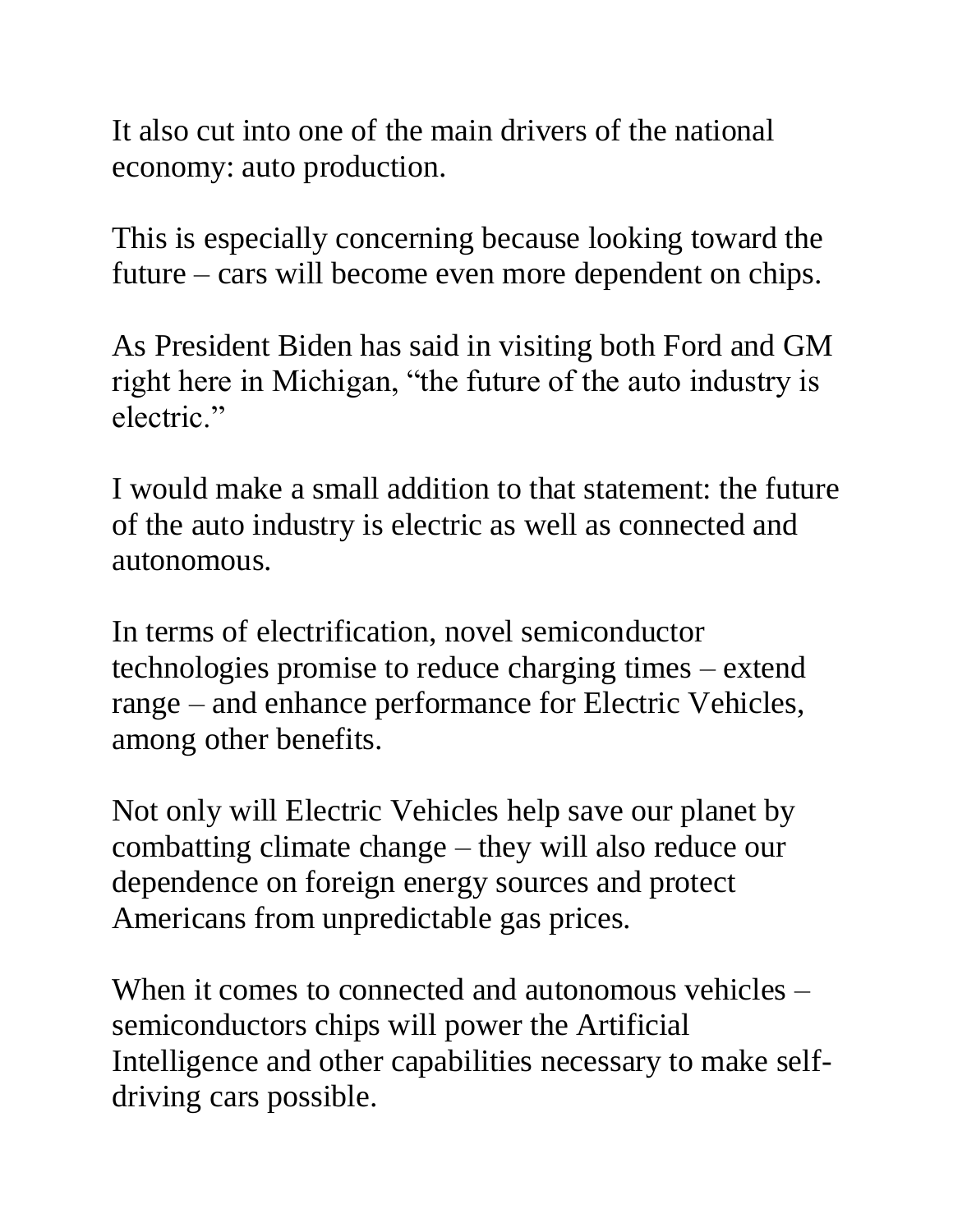This aspiration can't become reality soon enough – because lives are quite literally on the line.

Tragically, recent data shows that during the first nine months of 2021 – an estimated 31,720 people died in car crashes. This represents a jump of 12 percent compared to 2020.

This is completely unacceptable.

Achieving a future with zero fatalities on our roads will be challenging and require many approaches – there is no silver bullet.

But autonomous vehicles hold great promise to play a major role in reducing injuries in deaths by eliminating human error and impaired driving, which are commonly involved in crashes.

These trends – electrification and autonomy – mean that in the coming years, chips will play an even greater role in the most essential functions of automobiles: driving and powering the vehicle.

So how do we prepare for this future, and how do we prevent a repeat of problems like the chip shortage? We need to shore up our supply chains by making the things we need, right here in America.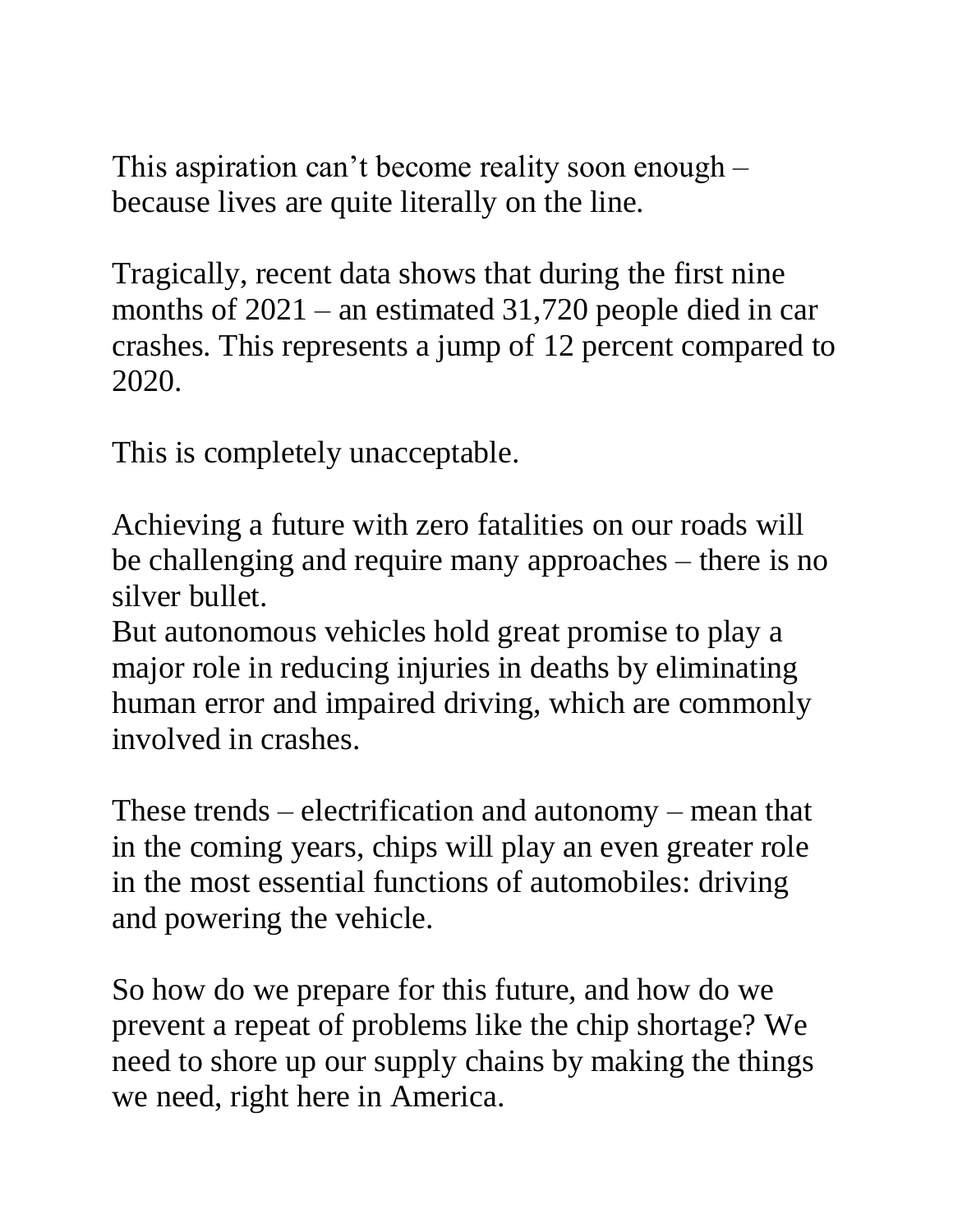The pandemic has delivered a painful message. Our supply chains are efficient, but they are not resilient. So when something goes wrong, problems pile up quickly, depriving Americans of the things they rely on – which also contributes to inflation.

And much of this is due to the fact that we are too reliant on overseas production.

Through my role leading the Committee on Homeland Security and Governmental Affairs, in 2019, I released a report on prescriptions drugs. Among other issues, we found that America was over reliant on foreign manufacturers for prescription drug materials – and that we were poorly prepared in the event of a pandemic.

Little did we know that a pandemic would be just around the corner a few months later.

And as we all now know, the nation experienced challenges with PPE and other supply chain issues that sadly hampered our COVID response. Fortunately, companies such as GM, Ford and Stellantis – as well as auto suppliers – stepped up during the pandemic by repurposing their facilities to produce essential items like ventilators and masks.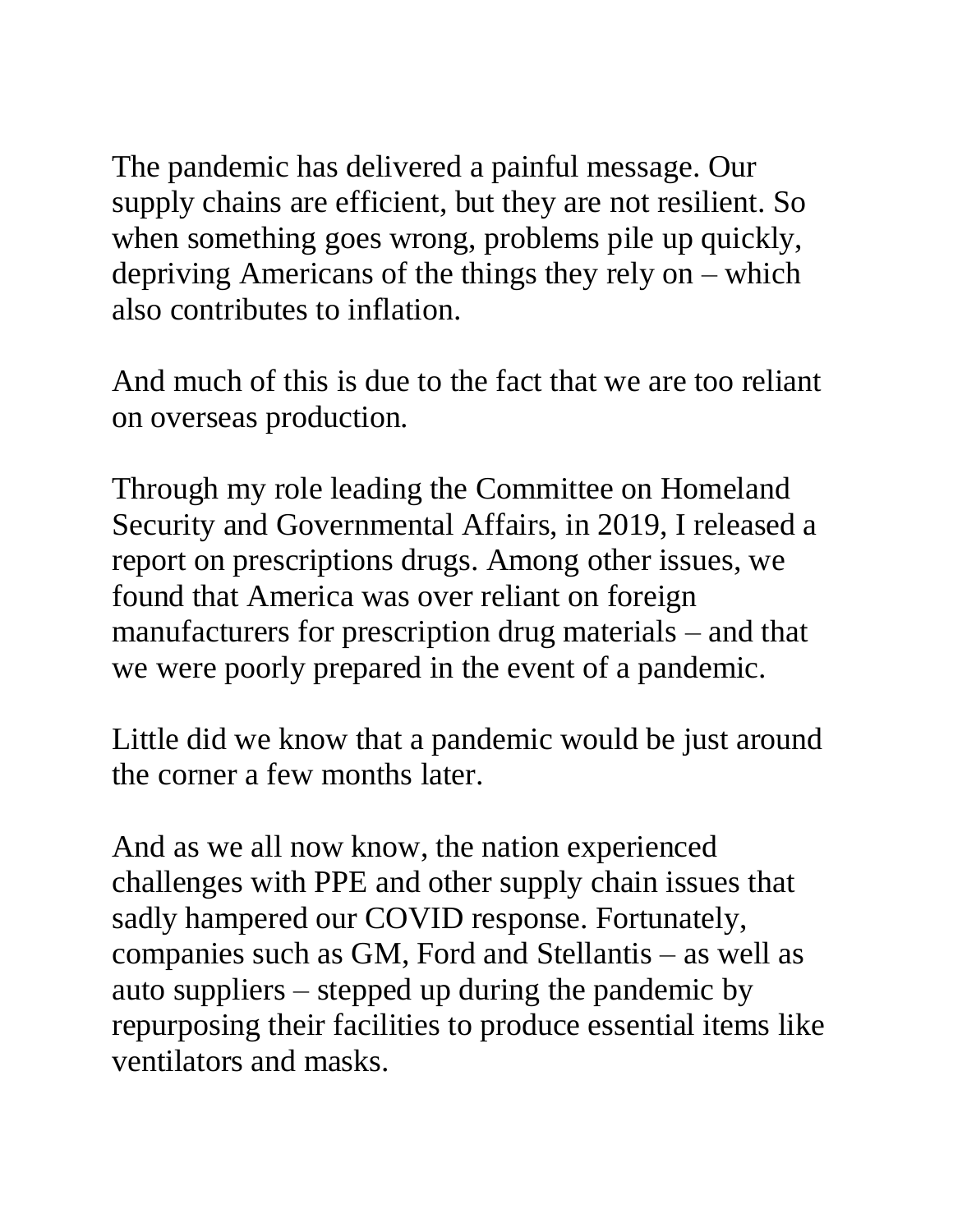But in the long term, we need a national strategy to protect our country.

Whether it has to do with chips for the auto industry or other essential goods and materials, we need to start securing our critical supply chains.

This is something we're already doing when it comes to national defense.

As a former Naval officer in the U.S. Navy Reserve – and now a member of the Senate Armed Services Committee – I have fought to ensure that critical defense assets are made in the United States.

For example, Marinette Marine, which is right along the Michigan-Wisconsin border, is building the Navy's Littoral Combat Ships – with about half the workers coming from Michigan, employing hundreds of Michiganders.

We would never rely on the Chinese government to build our warships. We build them here in America with American workers to ensure that in times of need, our military is prepared.

We must apply that same approach here with semiconductor chips – especially given how they are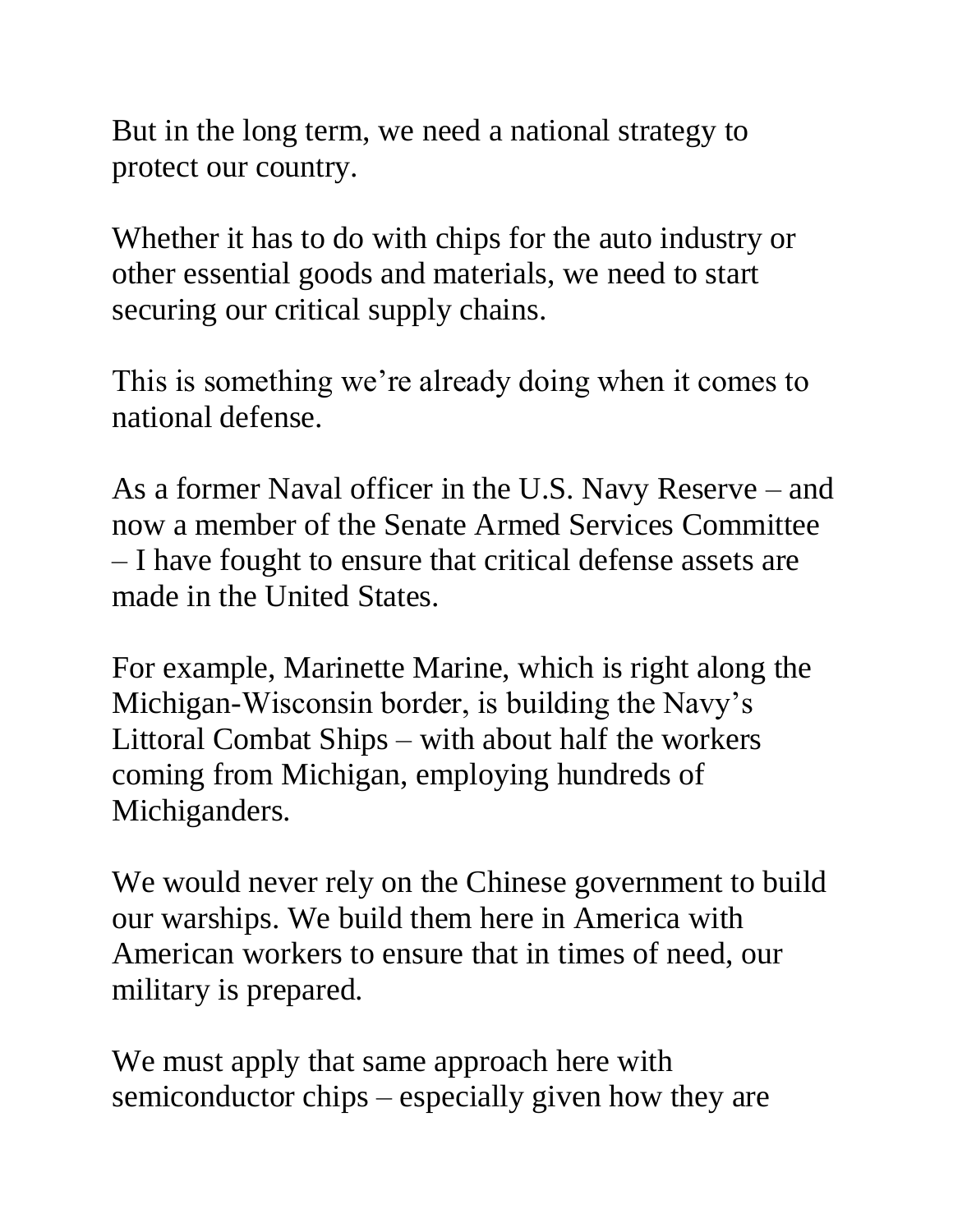central to everything from automobiles to lifesaving medical devices.

That's why it is imperative for Congress to fund the CHIPS Act.

In particular, we need to pass legislation I led with Senator Stabenow that would provide \$2 billion to incentivize the domestic manufacture of the so-called mature chips that are in short supply and that manufacturers of all kinds rely on  $-$  especially in the auto industry.

This \$2 billion is in addition to \$50 billion to ensure the United States becomes a leader in the manufacture of advanced chips and other semiconductor technologies that will drive innovation.

Here's the bottom line: we must remain laser-focused on making our supply chains resilient by manufacturing critical goods in America.

That includes semiconductor chips, but also other supplies that are essential to millions of American jobs, like in the auto industry.

I look forward to hearing today's testimony about how we can build up American auto manufacturing and our